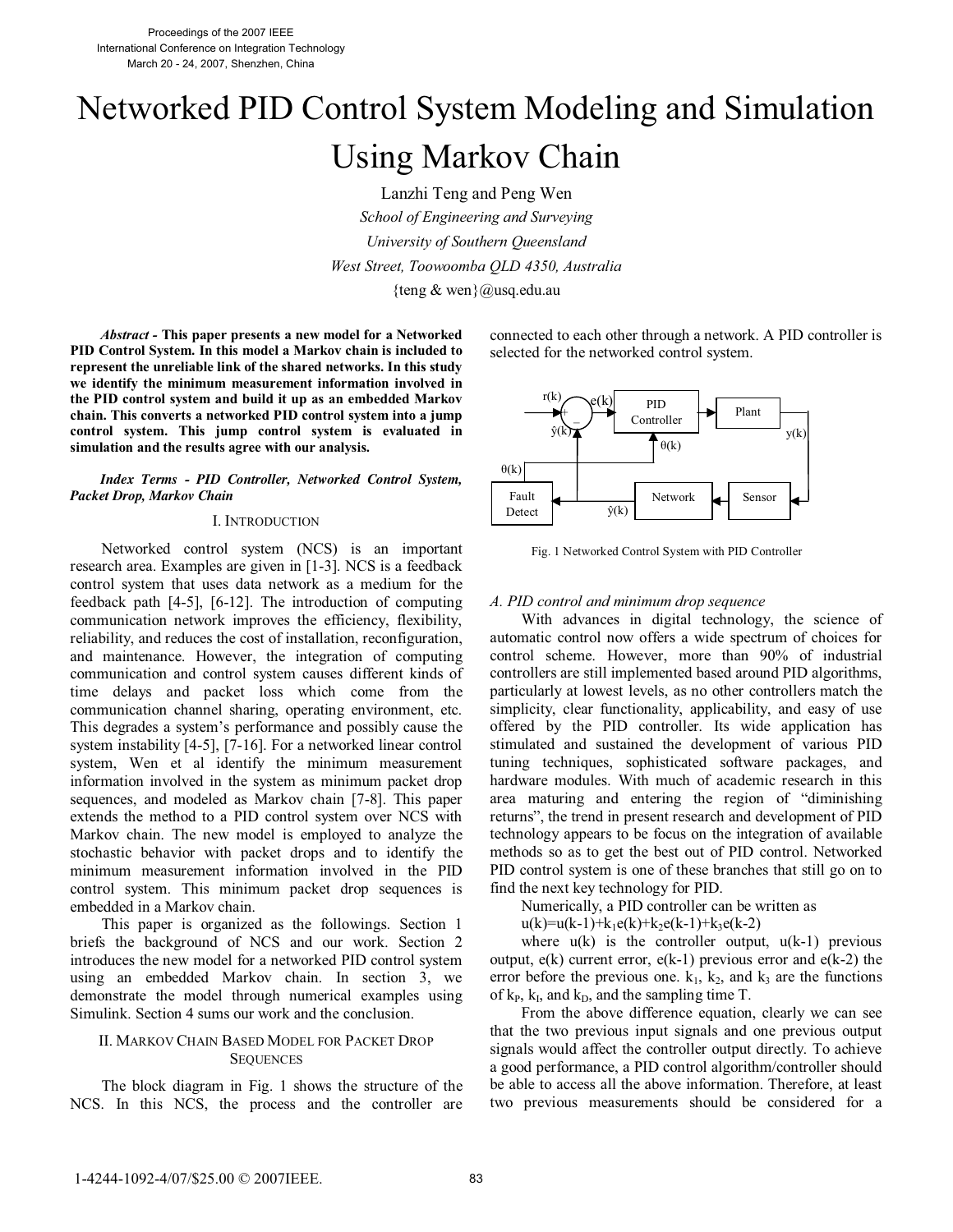networked system with a PID controller. These measurements correspond to two previous consecutive packets. Based on that, we can conclude that the minimum length of the packet sequences is three, which is the current packet plus two previous packets. For a networked PID control system, therefore, we need to look at only three consecutive packets. Each of the three consecutive packets can be either received or dropped. That gives eight states, i.e.  $\{000\}$ ,  $\{001\}$ ,  $\{010\}$ , {011}, {100}, {101}, {110}, {111}, where 0 represents packet dropped, 1 received, and the most right bit represents the most recent packet. At consecutive times, the state of the system in the term of packet loss may different. At all these times, the system may change from one state to another or stayed in the same state. The future state depends only on the present and the conditional probability distribution. Therefore, Markov chain can be used to represent the minimum packet loss sequence of a PID controller. The process can be modeled by a Markov chain with state space  $\{0, 1, 2, 3, 4, 5, 6, 7\}$ . At any given instant t<sub>k</sub>, the Markov chain stochastic variable  $\theta(k)$ takes one value from the set  $\{0, 1, 2, 3, 4, 5, 6, 7\}.$ 

## *B. System Modeling*

For a given control system shown in Fig 1, it can be described as

 $x(k + 1) = Ax(k) + Bu(k)$ 

 $y(k) = Cx(k)$ 

where  $x \in R_n$  denotes the state vector,  $y \in R_m$  the measurable output vector,  $u \in R$ <sup>n</sup> the control input vector.

The output,  $y(k)$ , and the dropout process,  $\theta(k)$ , drive the model of the feedback channel which generates the feedback signal. The feedback signal is then added to the exogenous input,  $r(k)$ , to generate the control input,  $u(k)$ . We define  $e(k)=r(k)-\hat{y}(k)$  as the system error.



Fig. 2 PID Controller over NCS with Markov Chain

The PID control part can be described in Fig. 2. In the model, the unit delay blocks are used for holding the previous packet signals. Then, when a packet is dropped, the last available feedback signal is used to replace the current packet. For example, if the status is  $\{×10\}$ , y(k-1) is used; if  $\{100\}$ ,  $y(k-2)$  is used. Of course, if  $\{x \times 1\}$ , packet is received and  $y(k)$ is used.

If no packet drops, the dynamics of the overall system with  $r(k)=0$  is

$$
\begin{pmatrix} x(k+1) \ w(k) \end{pmatrix} = \begin{pmatrix} A - k_1 BC & -k_2 BC & -k_3 BC & B \ -k_1 C & -k_2 C & -k_3 I & I \end{pmatrix} \begin{pmatrix} x(k) \ x(k-1) \ x(k-2) \ w(k-1) \end{pmatrix}
$$

If  $y(k-1)$  is used, the dynamics of the overall system with  $r(k)=0$  is

$$
\begin{pmatrix} x(k+1) \ u(k) \end{pmatrix} = \begin{pmatrix} A & -k_1 BC - k_2 BC & -k_3 BC & B \\ 0 & -k_1 C - k_2 C & -k_3 C & I \end{pmatrix} \begin{pmatrix} x(k) \ x(k-1) \ x(k-2) \ u(k-1) \end{pmatrix}
$$

If  $y(k-2)$  is used, the dynamics of the overall system with  $r(k)=0$  is

$$
\begin{pmatrix} x(k+1) \ u(k) \end{pmatrix} = \begin{pmatrix} A & -k_2 BC & -k_1 BC - k_3 BC & B \ 0 & -k_2 C & -k_1 C - k_3 C & I \end{pmatrix} \begin{pmatrix} x(k) \ x(k-1) \ x(k-2) \ u(k-1) \end{pmatrix}
$$

The system has different system matrices, and different transfer functions at each state. The dropout process  $\theta(k)$ determines system matrix and transfer functions in the above control system. With the PID controller, the system can be tuned or optimized one by one at each mode such that the closed-loop control system would be stable and have best performance.

#### III. SIMULATION AND EXAMPLES

In this section, we study an example to test the theoretical results that are presented in the above section.

Example: Consider the following system  
\n
$$
A = \begin{pmatrix} 0.2839 & -0.0276 \\ 0.1970 & 0.6821 \end{pmatrix}
$$
\n
$$
B = \begin{pmatrix} 1 \\ 1 \end{pmatrix}
$$
\n
$$
C = \begin{pmatrix} 0 & 1 \end{pmatrix}
$$
\nwith initial conditions x(0)= [0 0].

The plant transfer function is represented by

$$
H(z) = D + C(zI - A)^{-1}B = \frac{z^{-1} - 0.0869z^{-2}}{1 - 0.9660z^{-1} + 0.1991z^{-2}}
$$

The discrete-time PID controller is derivated by

$$
C(z) = \begin{cases} \frac{k_1 + k_2 z^{-1} + k_3 z^{-2}}{1 - z^{-1}}, & \theta(k) = 0,1,3,5,7\\ \frac{(k_1 + k_2)z^{-1} + k_3 z^{-2}}{1 - z^{-1}}, & \theta(k) = 2,6\\ \frac{k_2 z^{-1} + (k_1 + k_3)z^{-2}}{1 - z^{-1}}, & \theta(k) = 4 \end{cases}
$$

The system transfer function is

$$
G(z) = \frac{C(z)H(z)}{1 + C(z)H(z)} = J(z, K_p, K_l, K_p)
$$

Determine the values of  $k_P$ ,  $k_I$ , and  $k_D$  for which the closed-loop characteristic polynomial has all its roots in the unit circle. The stability regions in the space of  $k_P$ ,  $k_I$ , and  $k_D$ are calculated using Matlab and are shown in Fig. 3 (a), (b), and (c) for no packet drops,  $\{×10\}$  cases, and  $\{100\}$  cases, respectively. Any PID gains selected from these regions will result in a stable system.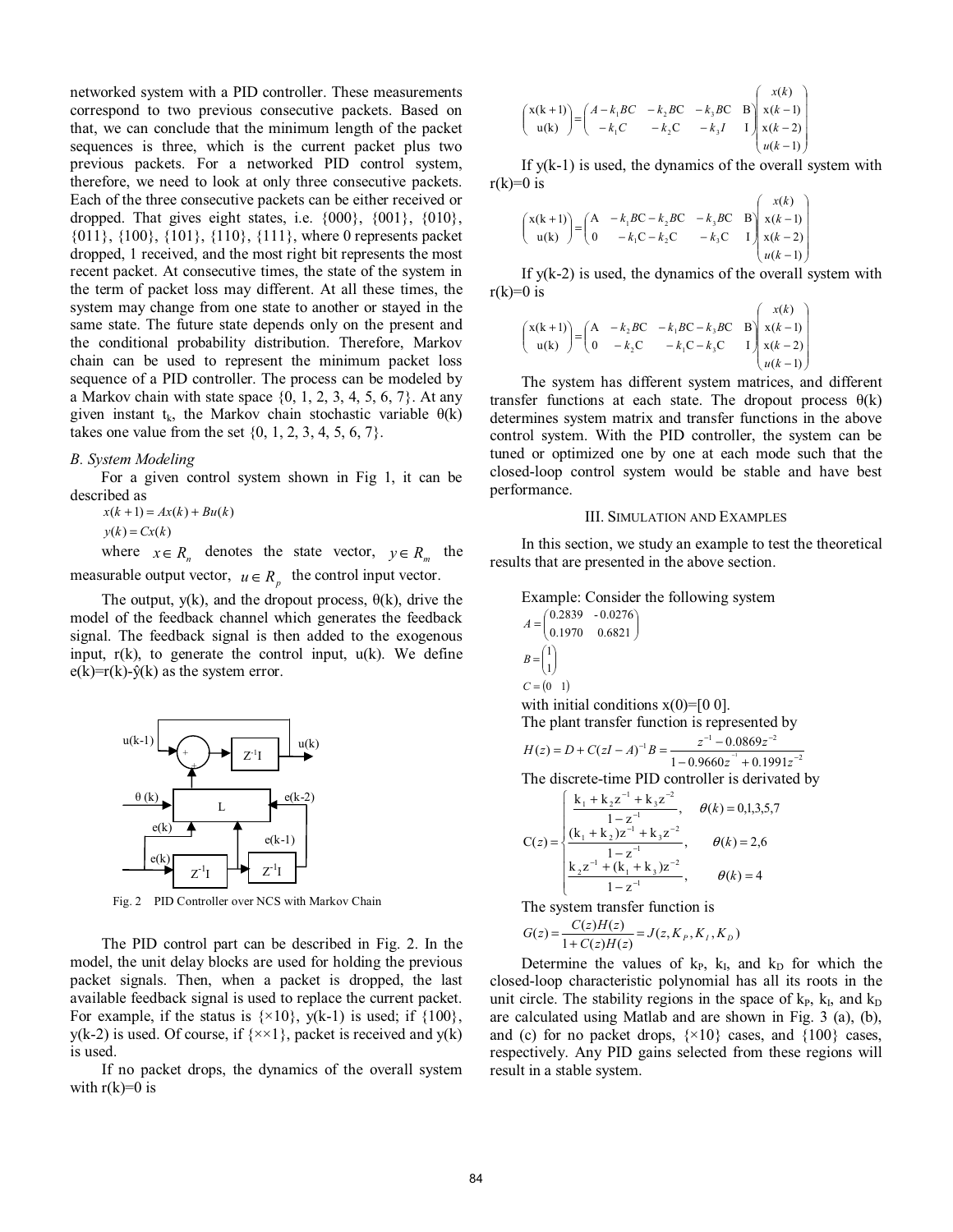

(a) No Packet Drop States



(b)  $\{ \times 10 \}$  States



(c)  $\{100\}$  States

# Fig. 3 Stable Regions

To make sure the system stable at each mode, we simulated the step responses of the system using Simulink for the following PID controller parameters which are chosen from the stable region data sets

 $k_{PI}$ =1,  $k_{II}$ =2, and  $k_{DI}$ =0.1 for no packet drop states;

 $k_{P2}=0.2$ ,  $k_{I2}=0.1$  and  $k_{D2}=0.1$  for packet drop states  $\{ \times 10 \};$ 

 $k_{P3}=0.1$ ,  $k_{I3}=0.11$ , and  $k_{D3}=0.01$  for packet drop states {100}.

Fig. 4 shows the system step responses for the system model with the sampling time T=0.5s.

With the above PID controller parameters, we simulate the overall system performance with Simulink. The step response is shown in Fig. 5. The overall system is stable when jump from one mode to another after PID controller tuning.



(a) No Packet Drop States



(b)  $\{ \times 10 \}$  States



(c)-100} States

Fig. 4 Step Input Response



Fig. 5 Overall Step Response of the System